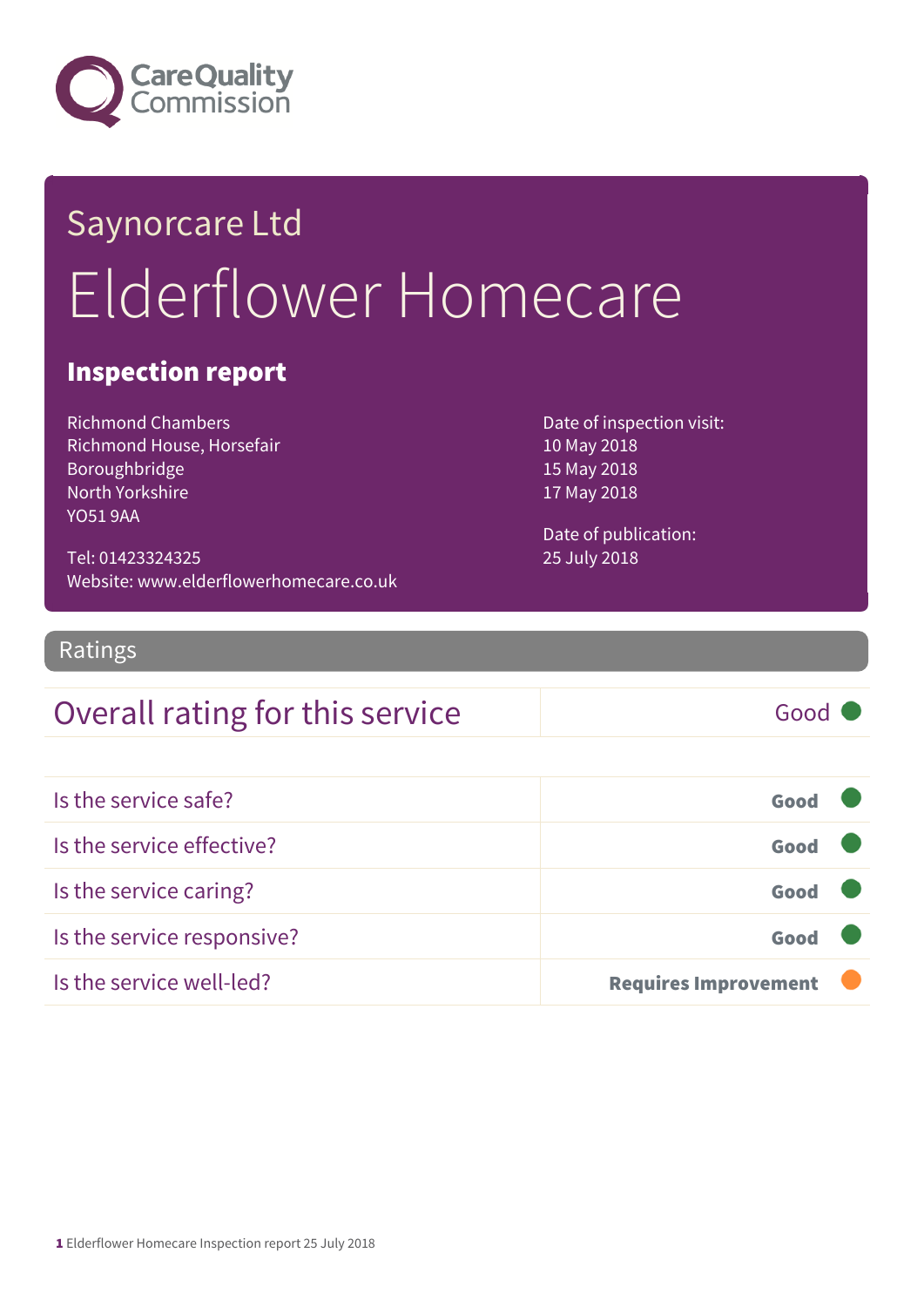#### Summary of findings

#### Overall summary

Elderflower Homecare is a domiciliary care agency which provides support to people living in their own homes in and around the area of Boroughbridge. The provider is registered to support people with a wide range of needs including people who have dementia, physical disabilities, sensory impairments and older and younger adults. The service supported 57 people at the time of our inspection.

We inspected the service on 10, 15 and 17 May 2018. We gave 48 hours' notice of our inspection as we needed to be sure somebody would be in the office.

There was a registered manager in post who was also the owner of the company.

Checks to monitor the safety and quality of the service had been carried out. Whilst these checks highlighted and addressed some issues they had not consistently noted and addressed the issues we found with documentation during our inspection.

People who used the service told us they felt safe. Staff received safeguarding training and understood the signs of abuse and how to report any concerns. Overall people received support with their medicines as needed, although protocols to describe when 'as and when needed' medicines were required were not always in place. Risk assessments were completed however they were not always updated when people's needs changed.

People were supported to have maximum choice and control of their lives and staff supported them in the least restrictive way possible; the policies and systems in the service supported this practice. Capacity assessments had not always been completed when there were concerns about a person's ability to understand and consent to the way support was provided. The registered manager agreed to ensure these were completed. Staff sought people's consent and promoted their choice. The staff maintained contact with healthcare professionals and sought their input and guidance when needed. The staff team were supported through one to one supervisions and an annual appraisal of their performance.

Without exception, we received positive feedback from people and their families about the staff team. They were described as kind and caring and that they had built good relationships with the people they supported. People's dignity was upheld and staff treated them with respect. Information about advocacy support was available when needed.

People received support in accordance with their individual needs and their needs, likes and preferences were recorded. People received support to attend activities of their choosing. People received end of life support and staff responded to their changing needs. However, end of life care plans were not in place for staff to understand people's preferences and wishes.

Staff attended team meetings which were an opportunity for further learning. The registered manager and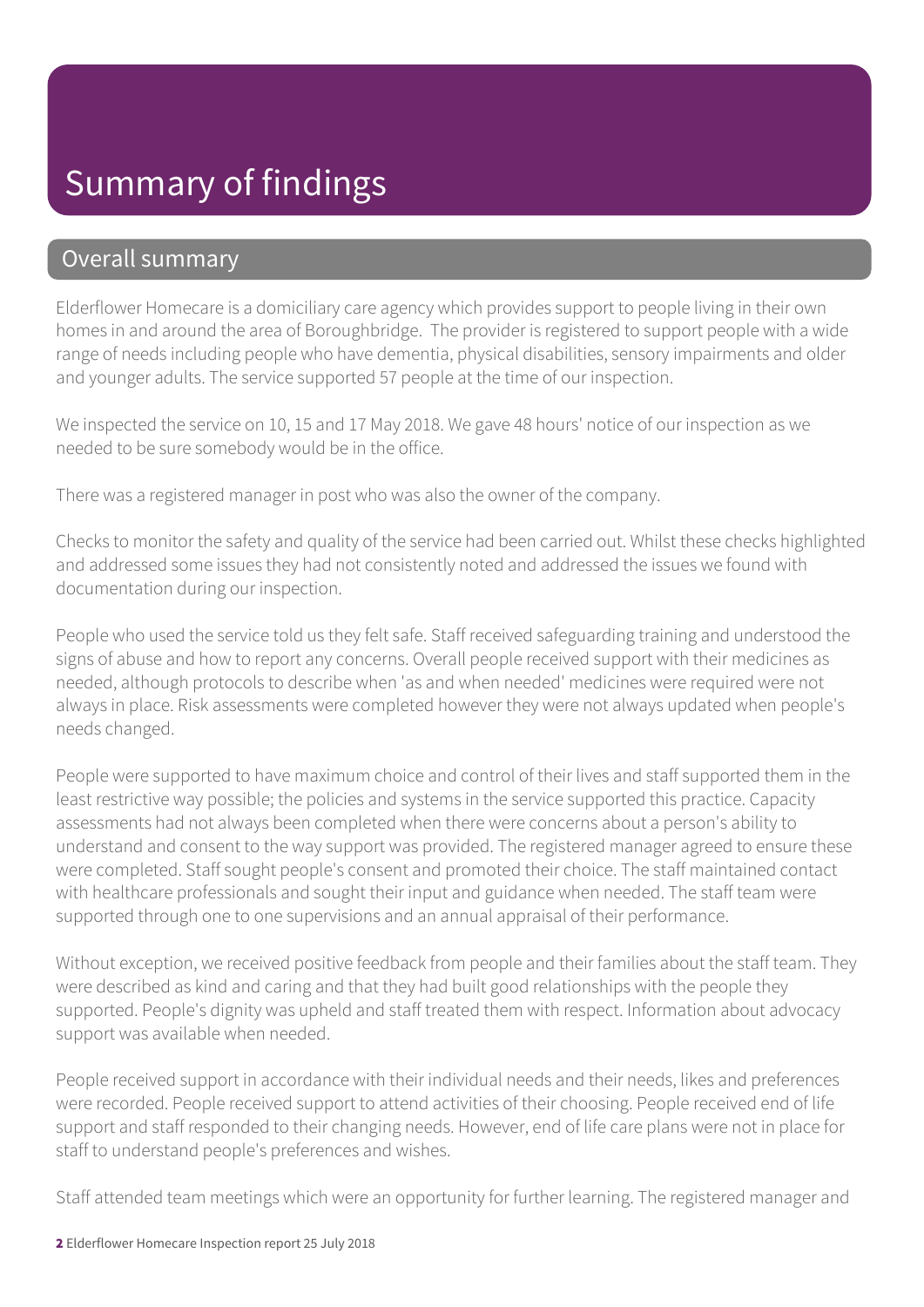management team were keen to ensure their knowledge was up-to-date and maintained links with community organisations. The registered manager sought people's views on the support and organisation by way of a feedback form. The feedback provided was positive.

Further information is in the detailed findings below.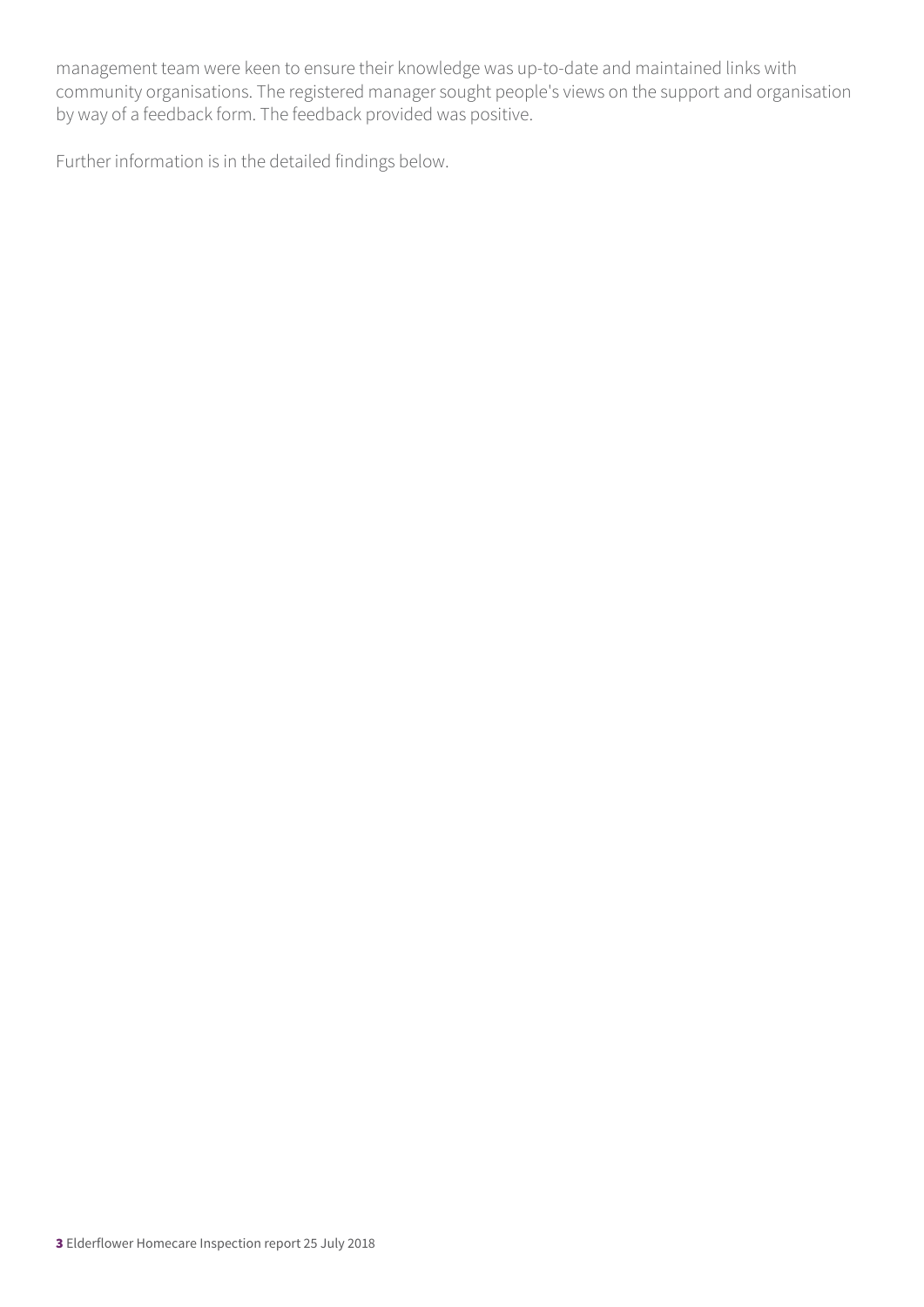#### The five questions we ask about services and what we found

We always ask the following five questions of services.

| Is the service safe?           | Good                        |
|--------------------------------|-----------------------------|
| The service remains Good.      |                             |
| Is the service effective?      | Good                        |
| The service remains Good.      |                             |
| Is the service caring?         | Good                        |
| The service remains Good.      |                             |
| Is the service responsive?     | Good                        |
| The service remains Good.      |                             |
| Is the service well-led?       | <b>Requires Improvement</b> |
| Well-led requires improvement. |                             |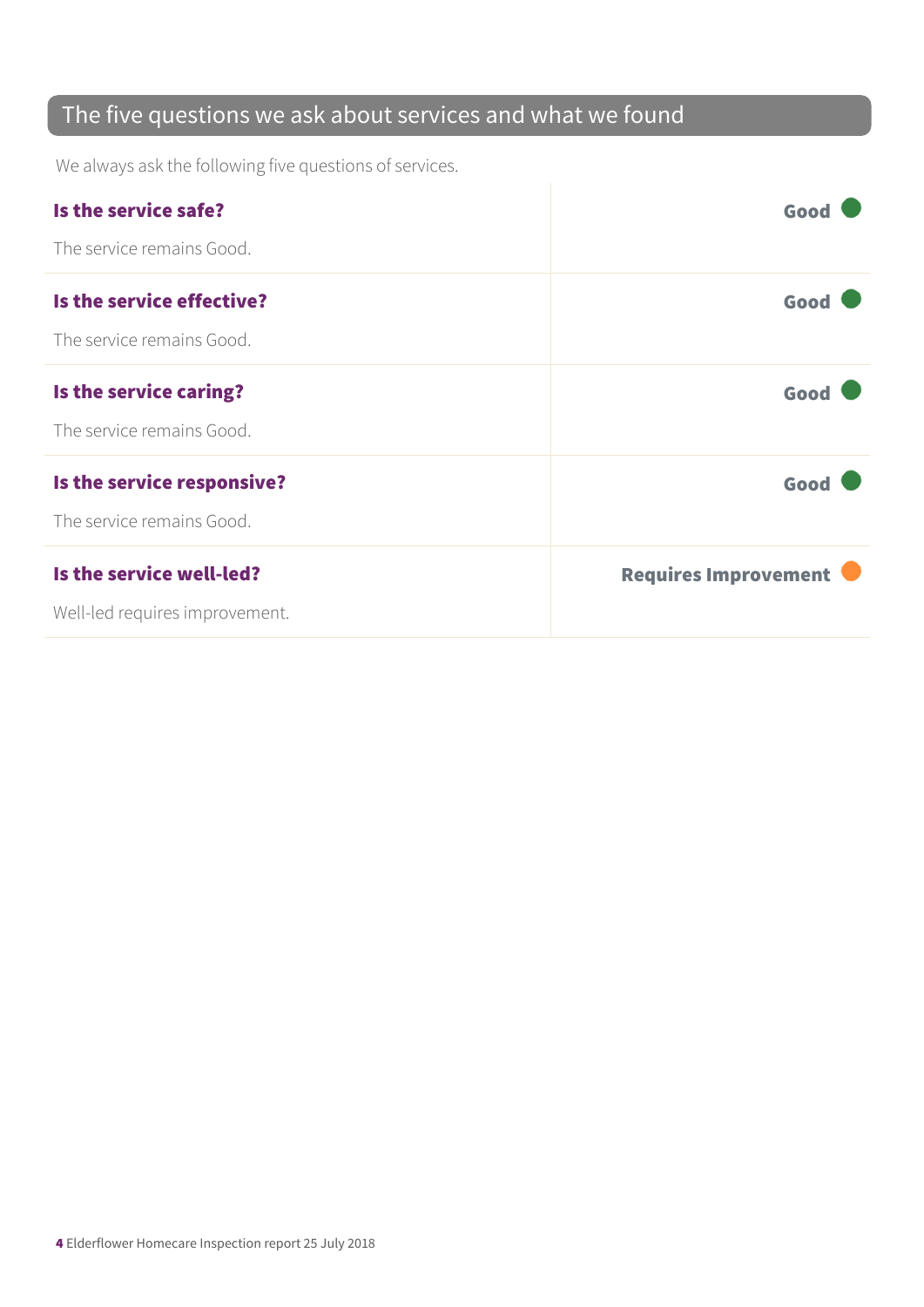

## Elderflower Homecare Detailed findings

#### Background to this inspection

We carried out this inspection under Section 60 of the Health and Social Care Act 2008 as part of our regulatory functions. This inspection was planned to check whether the provider is meeting the legal requirements and regulations associated with the Health and Social Care Act 2008, to look at the overall quality of the service, and to provide a rating for the service under the Care Act 2014.

The inspection site visits took place on 10, 15 and 17 May and were announced. We gave the service 48 hours' notice of the inspection visit because the location provides a domiciliary care service and we needed to be sure that they would be in. The inspection was completed by one inspector.

Before our inspection we reviewed information we held about the service, which included any information shared with the CQC. We contacted the local authority and Healthwatch for feedback. Healthwatch is a consumer group who share the views and experiences of people using health and social care services in England. This information contributed to our understanding of the service and planning of the inspection.

A Provider Information Return (PIR) is information we require providers to send us at least once annually to give some key information about the service, what the service does well and improvements they plan to make. Our inspection commenced prior to the PIR submission closing date. The provider sent this information following our inspection and this was reviewed.

During the inspection we spoke with six members of staff which included the registered manager, training and quality assurance managers and care workers. We also spoke with four people who used the service and three people's relatives. A healthcare professional shared their views about the service with us.

We looked at three people's care plans and risk assessments and a selection of medication administration records. We reviewed recruitment, training, supervision and appraisal records for four members of staff. We considered records relating to the running of the service which included meeting minutes, quality assurance and policies and procedures.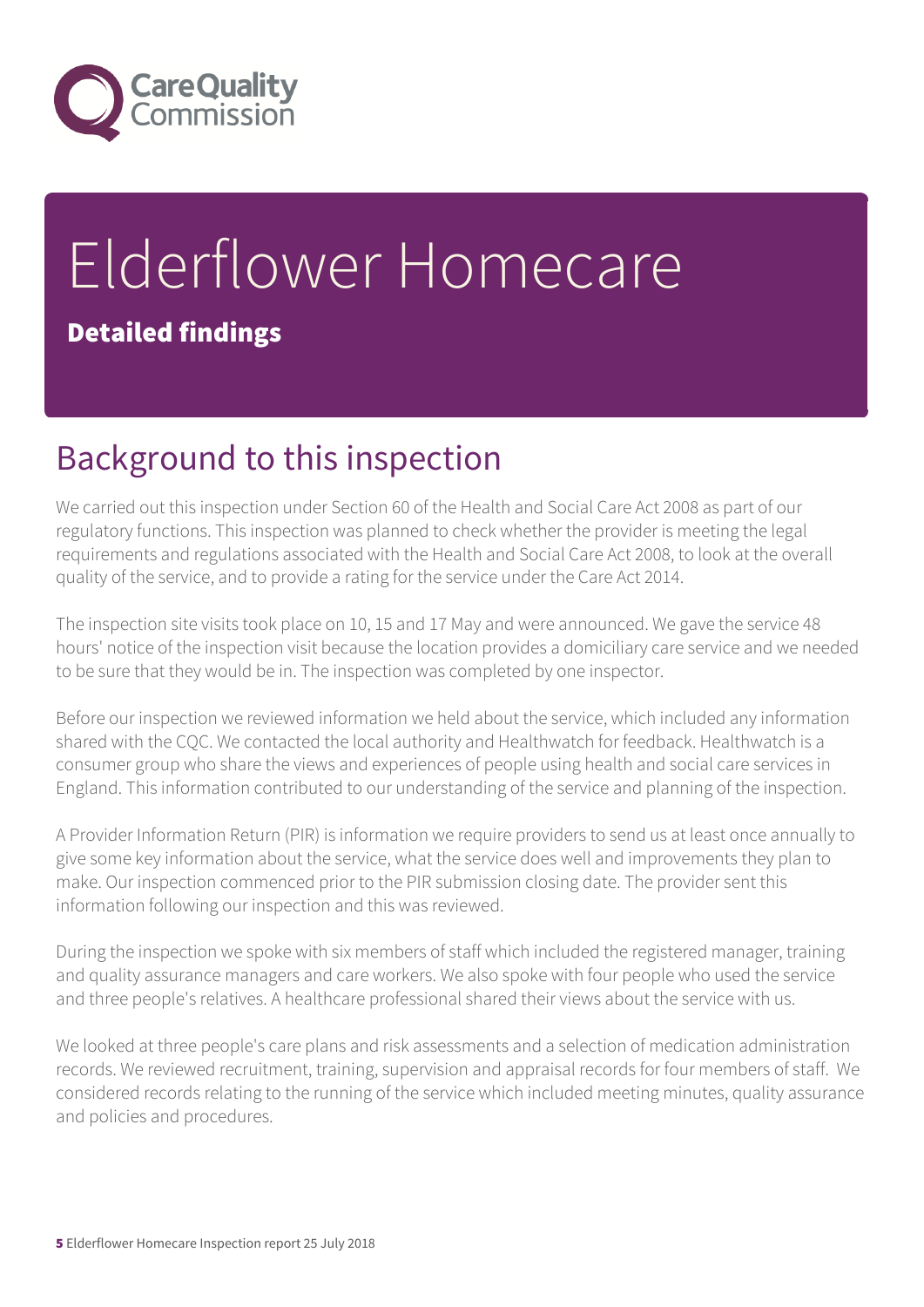#### Is the service safe?

#### Our findings

A relative said, "[The person] is 100% safe with the carers." Another relative stated, "The staff are honest and reliable. I can leave them alone with [the person] and know they will look after them."

Risk assessments were completed in areas such as the home environment, moving and handling and eating and drinking. However, these were not consistently updated when there had been a change in a person's needs. We discussed this with the registered manager who agreed to ensure updated risk assessments were in place. On the second day of our inspection the registered manager was in the process of updating these and had added further details to ensure these were sufficiently robust. This demonstrated to us the registered manager was proactive and responsive to addressing the points we had raised with them.

For people who needed support with their medicines they received this as required. Protocols for 'as and when needed' medicines were not consistently in place to guide staff on when to administer them. On the second day of our inspection these had been completed. Medicine audits were completed and any issues were explored and discussed with the care workers involved. Care workers undertook medicine administration training and their competency was assessed.

We looked at staff rotas which showed us there was sufficient staff available to meet people's needs. Rotas were sent to people on a weekly basis, and in large print if required, so people knew which care workers were coming. People told us they were supported by a regular team who were familiar with their needs. The care workers used their mobile phones to confirm when they had arrived and left a person's house and the shift lead monitored this. The registered manager told us, "We pride ourselves on not missing visits." The people we spoke with confirmed this. There was an emergency on-call system covered 24 hours a day to ensure staff and people who used the service were supported in an urgent situation.

Staff continued to be recruited in a safe manner with the necessary pre-employment checks completed to ensure they were suitable to work in a care service. The registered manager advised new members of staff shadowed more experienced workers before working alone, which was evidenced on the rotas. This meant people who used the service were familiar with the care workers who supported them.

Staff received safeguarding training and understood the signs of abuse and how to report concerns about somebody's welfare. The staff team worked with the local authority where there were concerns about a person. This demonstrated to us that people were protected from the risk of harm.

Accidents and incidents were monitored. When an accident form was completed the system would automatically alert the shift lead and registered manager. This ensured the team were immediately aware of any concerns and could ensure appropriate actions have been taken. The registered manager was in the process of developing a new system to monitor accident and incidents.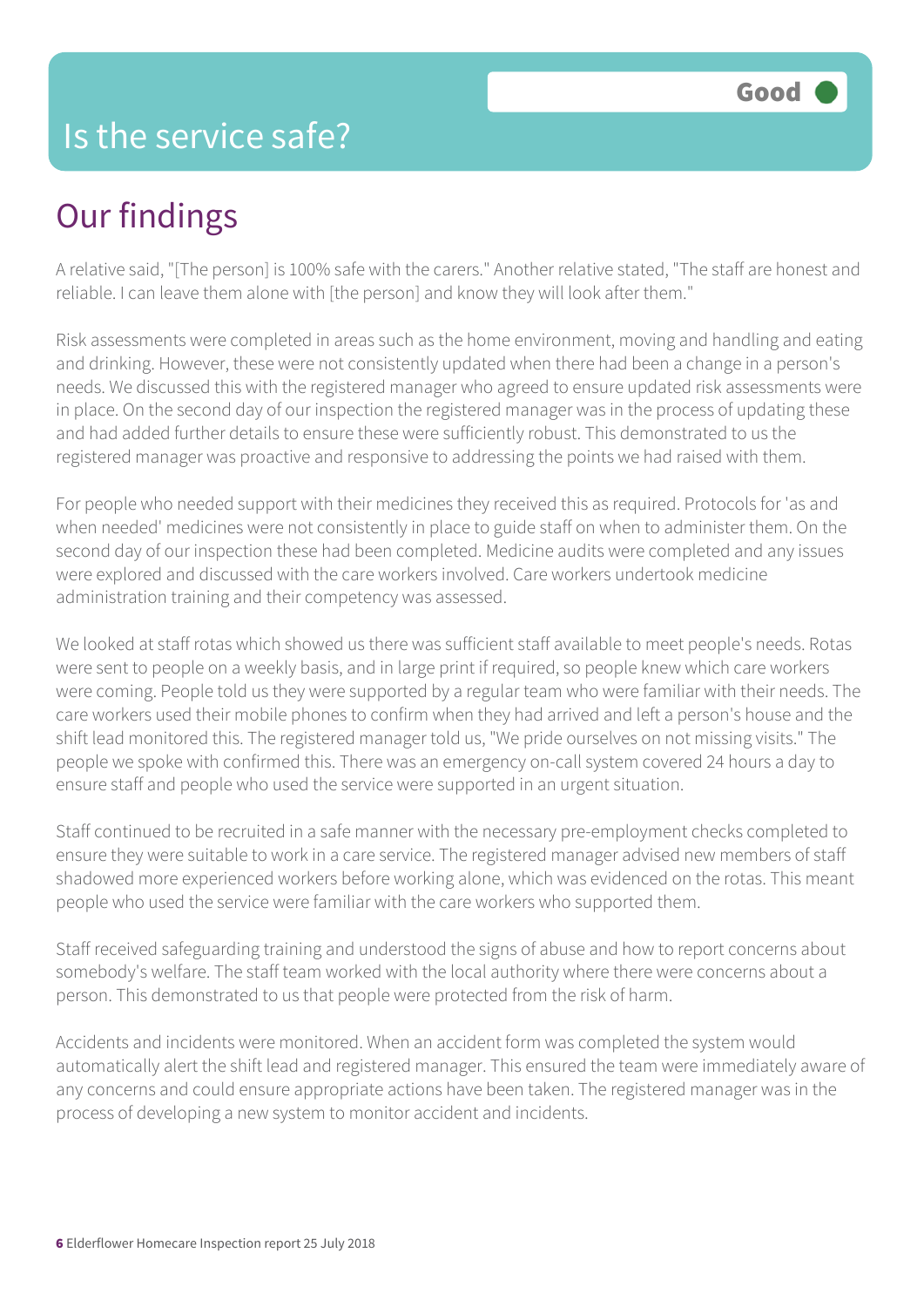#### Is the service effective?

### Our findings

People told us staff were sufficiently skilled. A person who used the service said, "They (the care workers) know what they're talking about." A relative told us, "They (the care workers) are always on training. They know what they're doing and understand things like health and safety."

Staff completed training in areas considered to be mandatory by the provider. This included training in relation to safeguarding adults, moving and handling, first aid and dignity in care. Staff also completed refresher training to ensure their knowledge and skills were up-to-date. Specialist training was completed when required in areas such as specialist feeding regimes, end of life care and support to manage people's skin. This was sometimes delivered by external professionals.

New staff completed a probationary period. This included completing training and workbooks to test their knowledge and a series of observations to ensure they had the skills, knowledge and manner for their job role. The observations were detailed and considered whether the care worker treated the person with respect and approached them in a kind manner. For example, '[The care worker] engaged through eye contact and touch' and continued 'They had a lovely, gentle rapport with [the person] that presented as being very respectful and caring'.

The quality and training manager also completed spot checks of care workers and would sometimes work alongside them. A care worker confirmed these were completed and stated, "They [the management team] really keep an eye on you."

Staff told us they were well supported. They had received one to one support and guidance and had annual appraisals. Appraisals focused on the previous 12 months performance, training needs and any areas for further development.

The Mental Capacity Act 2005 (MCA) provides a legal framework for making particular decisions on behalf of people who may lack the mental capacity to do so for themselves. The Act requires that, as far as possible, people make their own decisions and are helped to do so when needed. When they lack mental capacity to take particular decisions, any made on their behalf must be in their best interests and as least restrictive as possible.

We checked whether the service was working within the principles of the MCA. The discussions we had with the staff team about the MCA showed us they understood this. The majority of people supported by the service were considered to have capacity. However, we found MCA assessments and best interest decisions had not been recorded for people when it was considered they lacked capacity to understand how their care was provided. We highlighted the importance of maintaining records in relation to assessment of people's understanding

People who were able had signed consent forms and confirmed to us that staff sought their consent prior to commencing with personal care. A care worker explained to us how they sought consent from people, "I will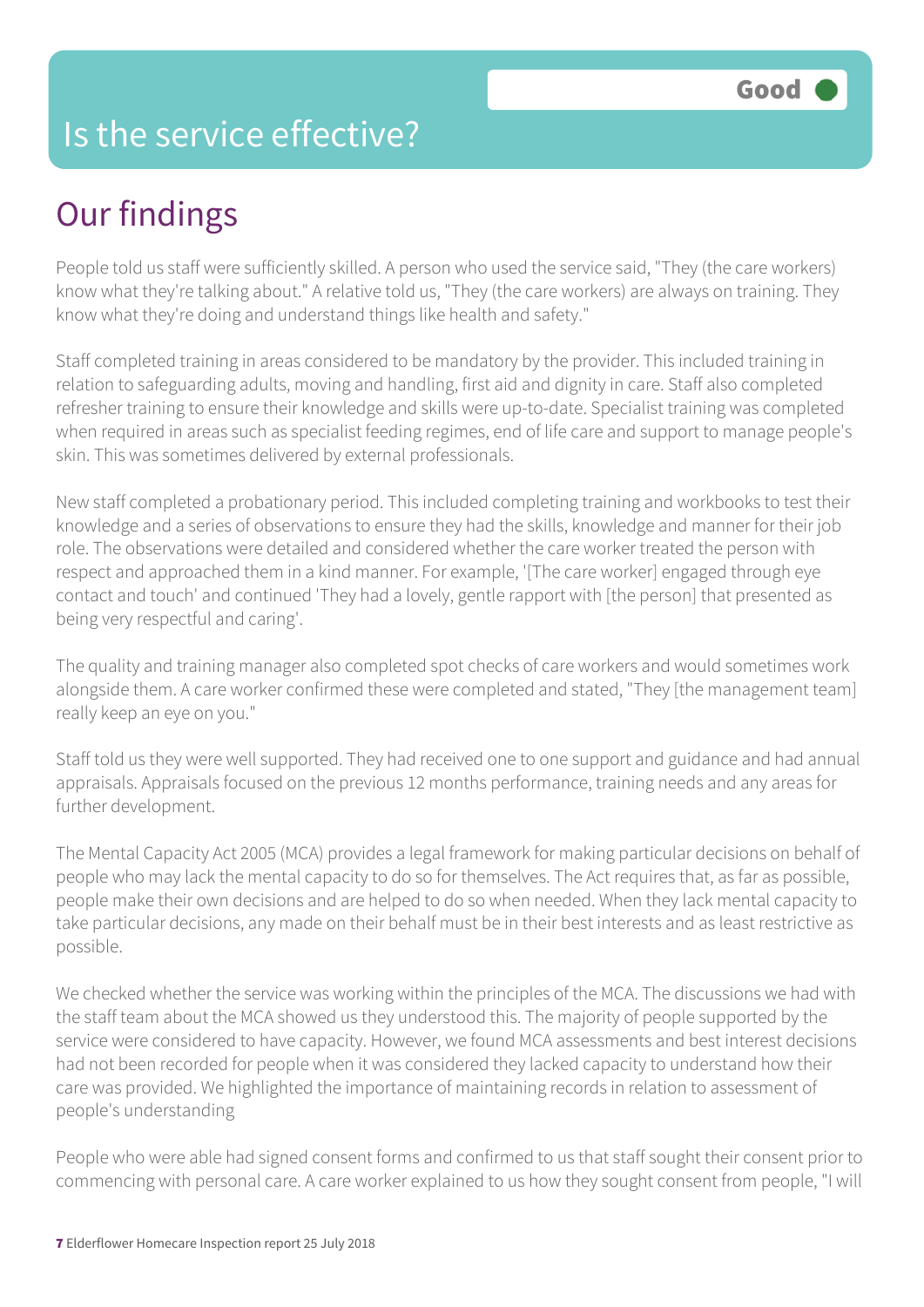ask, am I okay to do this now? Then explain what you're doing and always make sure the person's ready."

People confirmed they received support with eating and drinking if required. Staff supported people when they had specialist feeding regimes, such as when people required food through a feeding tube.

Staff liaised with other professionals, including GP's and district nurses, as required. A relative told us how their family member was showing signs of having a chest infection, the care workers immediately made an appointment with the doctors and discussed with them an increase in support to assist with taking medicines. This meant they were assured their relative was getting the support they needed.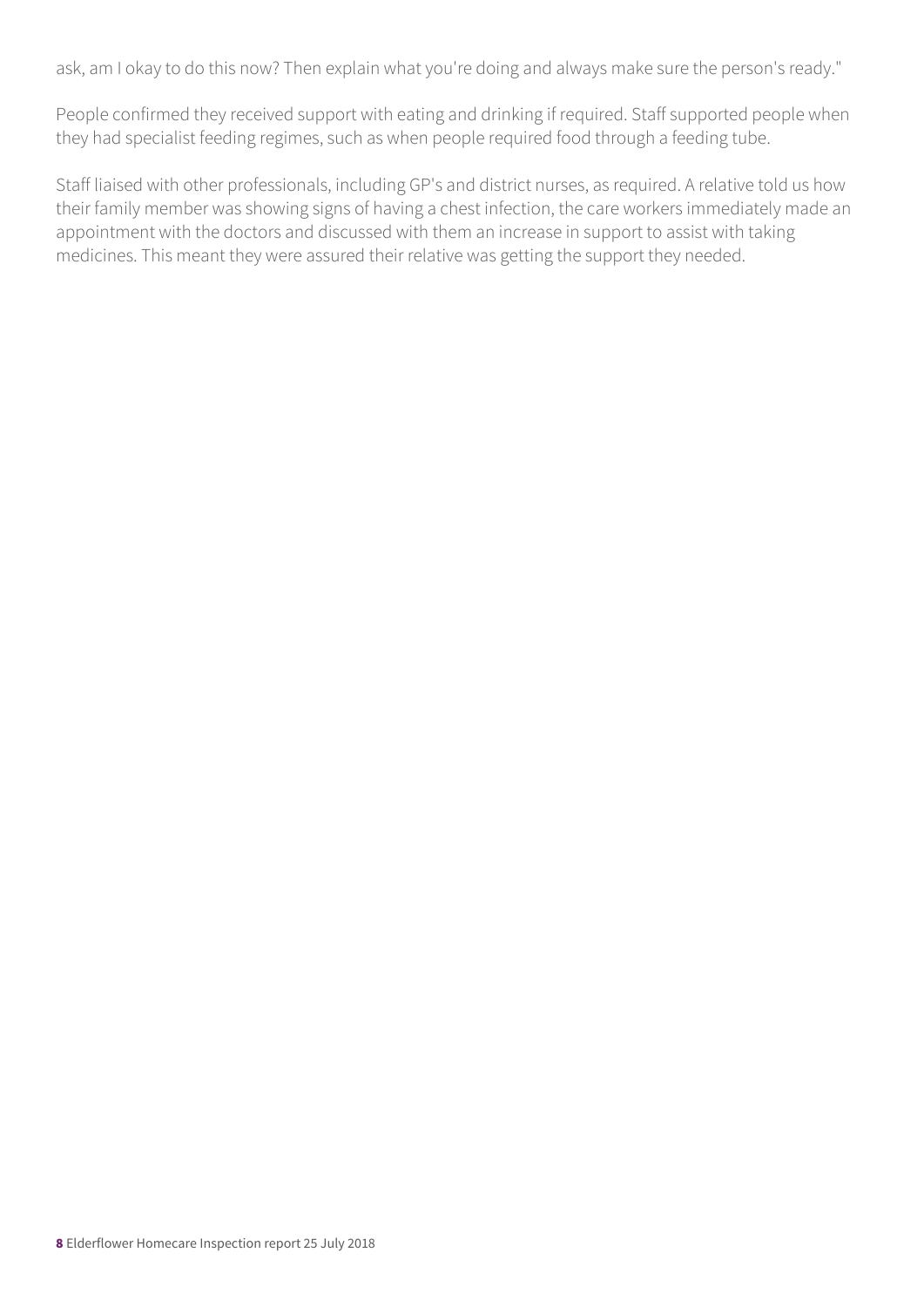### Our findings

Everybody we spoke with told us the carers were kind and treated them with dignity and respect. A person who used the service described their care worker as pure gold and went on to explain, "They (the carers) all end up as friends and we have a laugh. They're part of the family when they're here." Other people who used the service stated, "They're very kind. What we need them to do, they do" and "The carers are brilliant. Each and every one of them." A relative said, "The staff are absolutely brilliant. Completely on the ball and genuinely caring." A healthcare professional told us, "They [the staff] are excellent at communicating and seem to have great relationships with their clients."

The staff team received this positive written feedback from a person who used the service, 'To sum up, they are professional, genuinely caring people who are, and quite rightly should be, proud of themselves and what they do. I would be happy to recommend Elderflower Homecare to anyone in need of this kind of service."

The staff spoke about people in a respectful manner. They told us how they closed people's doors and curtains before providing personal care support to ensure they had privacy. People's documentation reminded staff about the importance of promoting people's privacy. For example, "Use a small towel to protect [the person's] modesty at all times."

A member of the management team told us promoting people's independence was an important part of the care provided and described it as a theme which ran throughout all the training with staff. They told us, "It's about not doing for, but doing with. Even when we support somebody with end of life care they can still do some things." People's documentation described their abilities alongside the support they required. For example, 'I need assistance with dressing but am able to move my legs and arms a little to help with this.' People who used the service had made steps towards increasing independence with the support of staff. A member of the management team told us of a person they supported who was not able to get up and down steps so couldn't leave their house. They explained, with the care workers' support, this person could now go outside and together they had set goals for the distances they would walk. This demonstrated to us the staff wanted to ensure people used the skills and abilities they had. A care worker told us "We try to keep people independent. We encourage people to do as much as they can."

People told us care workers offered them choices about what food they wanted to eat, places they wanted to visit and any other tasks they needed assistance to complete. This demonstrated to us that people were encouraged to take an active role in making the day to day decisions about how their care was provided.

The registered manager had a clear understanding of the role of advocacy and people who used the service had access to independent advocacy support. Advocacy organisations provide people with independent support and advice to assist them to make important decisions about their lives and to ensure their views are heard.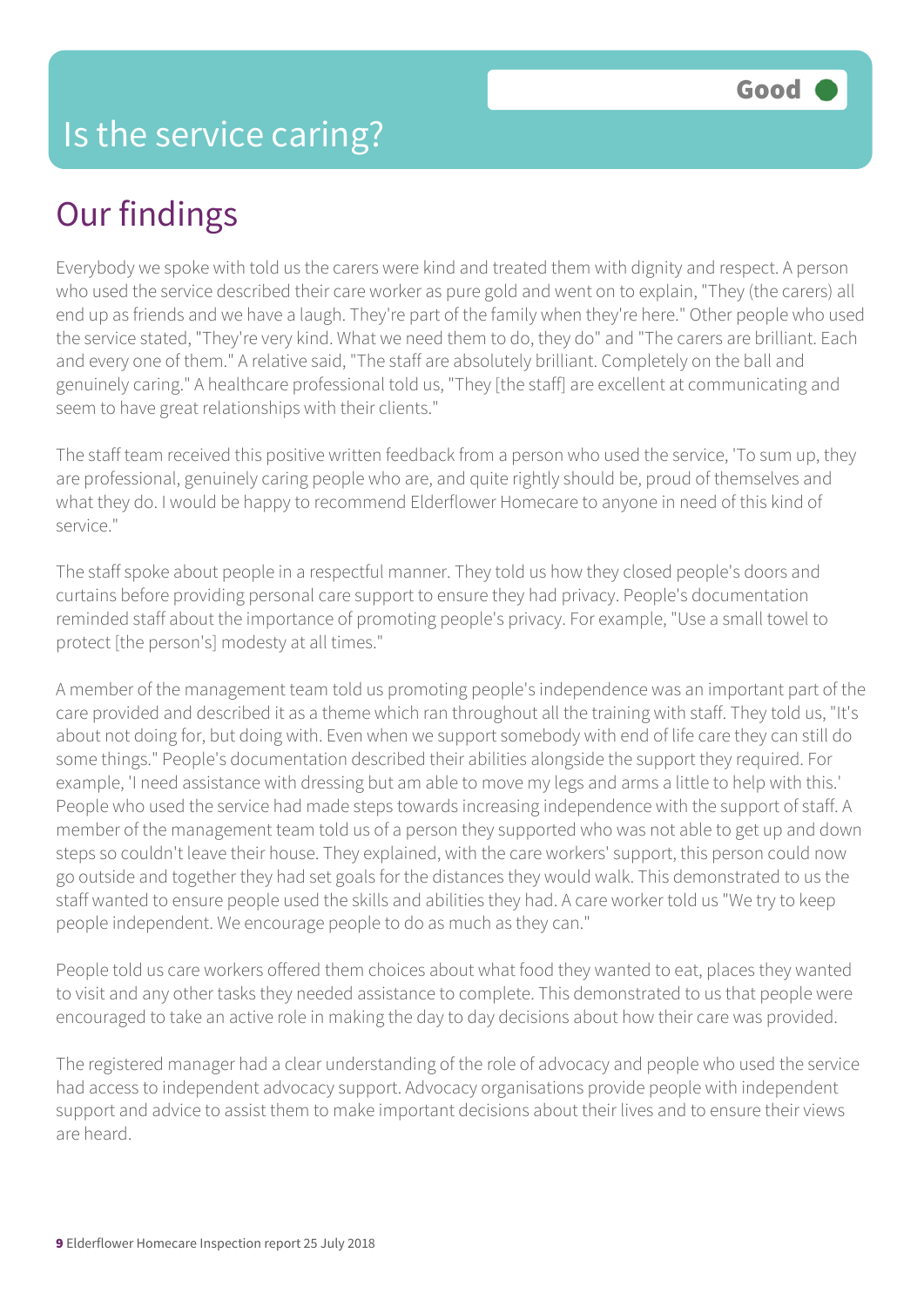#### Is the service responsive?

### Our findings

People were assessed prior to receiving support from Elderflower Homecare to ensure their needs could be met. Each person had a detailed daily routine document in place which described their needs and how their needs would be met. They also contained information about the person's likes, preferences and interests. For example, "[The person] likes to wear lip gloss and perfume daily, so offer this to them." This demonstrated to us that people were supported to meet their individual needs.

People's relatives told us they were involved in discussions about their family members support and that the management team and care workers ensured they were aware of any changes. A new electronic system had recently been introduced to store and record people's documentation. This could be accessed by people who used the service, their relatives and the care workers and was a 'live' system giving people access to upto-date information. People's support had been reviewed annually and these were detailed and personcentred. Care workers and the management team knew the people they supported and were able to describe people's needs, any recent changes and actions taken.

The service provided people with end of life support and responded to their changing needs. We found, however, people's views in relation to their preferences and wishes about their end of life care had not been recorded. This is important as people need to be involved in decisions about their support and where this is provided and how to support them to manage their symptoms. This was discussed with the registered manager who agreed to implement these.

People received support to access activities of their choosing. People told us how they were supported and enjoyed visits to different places, going out for walks and having their nails done whilst they chatted with staff. We asked a care worker what kind of activities they supported people with and they told us activities varied and were based on people's preferences. They went on to explain how they supported somebody to go to the theatre or to watch concerts.

A compliments and complaints policy was in place. No formal complaints had been received within last twelve months. When informal complaints were received these were responded to. The people we spoke with told us they would have no hesitation in contacting the office staff if they had any concerns. Care workers and people who used the service expressed their confidence that if there were any issues these would be addressed. Written compliments had been received and when positive verbal feedback was given this was also recorded and shared with the team. For example, 'During my visit [the person] told me how wonderful all the staff team who visited from Elderflower are. They said they did not know how [the registered manager] managed to find such a good team of staff who without exception were so kind, caring and good at their job."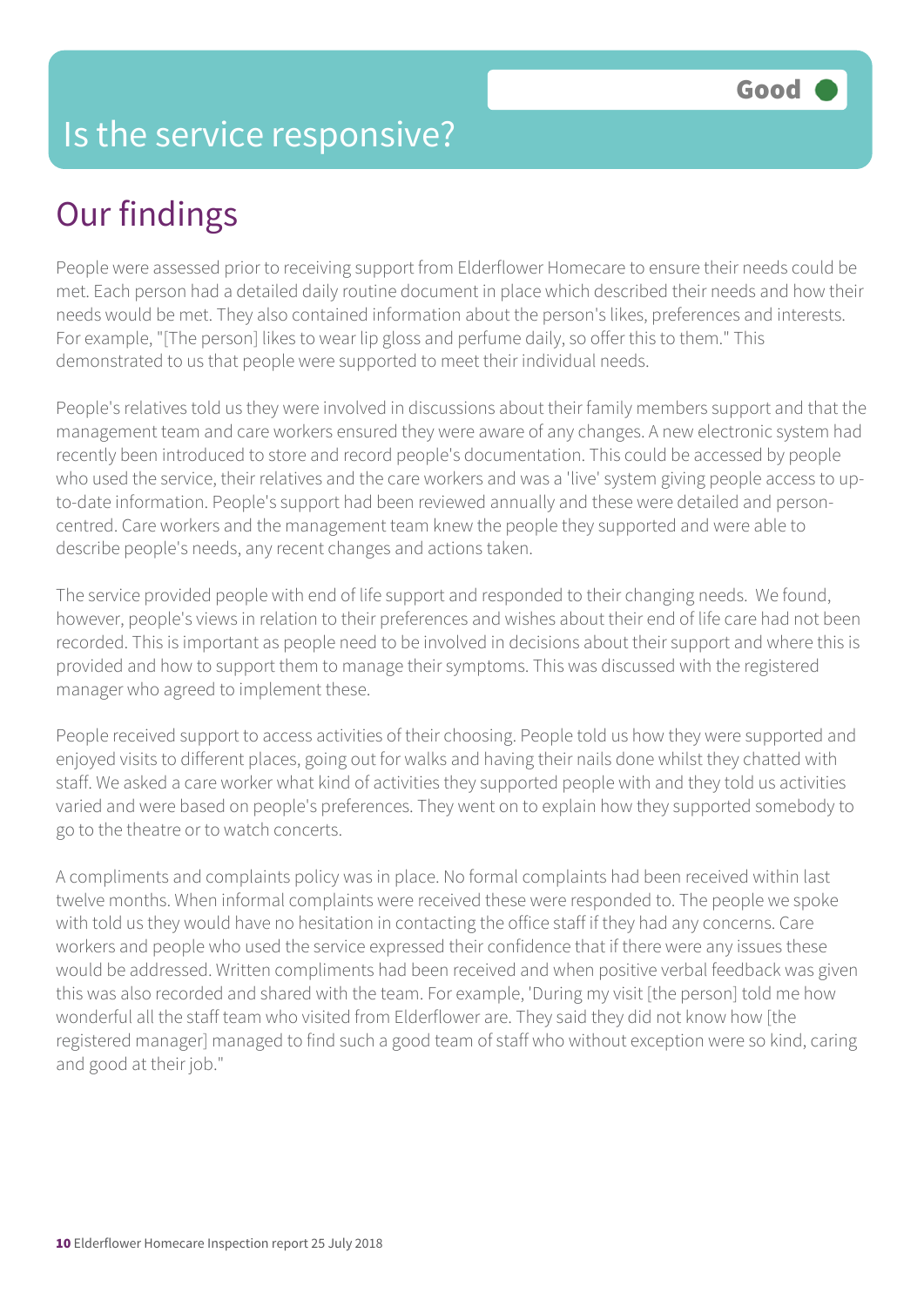#### Is the service well-led?

### Our findings

Services that provide health and social care are required to inform the Care Quality Commission of important events that happen in the service in the form of a 'notification'. The provider's understanding of when to notify deaths to us is being further reviewed separately to the inspection process

We looked at the procedures in place for quality assurance and governance. These enable registered managers and providers to monitor the quality and safety of the service and to drive improvement.

The registered manager completed or delegated a series of audits for areas such as medicines, training and spot checks. Although audits had found some issues, such as medicine administration records not being completed in line with guidance, they had not consistently highlighted some of the issues we found during our inspection. This included risk assessments not being consistently updated and the absence of clear documentation around people's end of life wishes. This was in addition to protocols for 'as and when' needed medicines not always being in place and mental capacity assessments not being completed. The potential risks around documentation not being consistently in place was reduced because staff knew people well and supported them in a person-centred way. The registered manager also responded to all our feedback during the inspection to ensure improvements were made quickly.

A registered manager is a person who has registered with the Care Quality Commission to manage the service. Like registered providers, they are 'registered persons'. Registered persons have legal responsibility for meeting the requirements in the Health and Social Care Act 2008 and associated Regulations about how the service is run.

We received positive feedback about the registered manager. A member of the team told us, "They [the registered manager] are brilliant. So focused, passionate and driven. They think outside of the box and demonstrate they want to move the service forward". Another member of staff told us "[The registered manager] runs things well. They are very informative." A relative stated, "[the registered manager] is excellent."

The registered manager and other members of the management team were committed to ensuring their knowledge was up-to-date. To demonstrate this, they told us they attended conferences and received updates about best practice from organisations such as 'Skills for Care' and the National Institute for Clinical Excellence (NICE). The registered manager also maintained strong links with voluntary organisations within the community, such as Dementia Friends

Staff meetings had taken place. Guest speakers were invited to attend and share their specialist and up to date knowledge with staff. Records showed important information was communicated to the staff during the meetings which included changes to data protection laws and any outcomes and lessons learnt from medicine audits.

The management team actively supported staff and took an interest in their well-being. For example, a